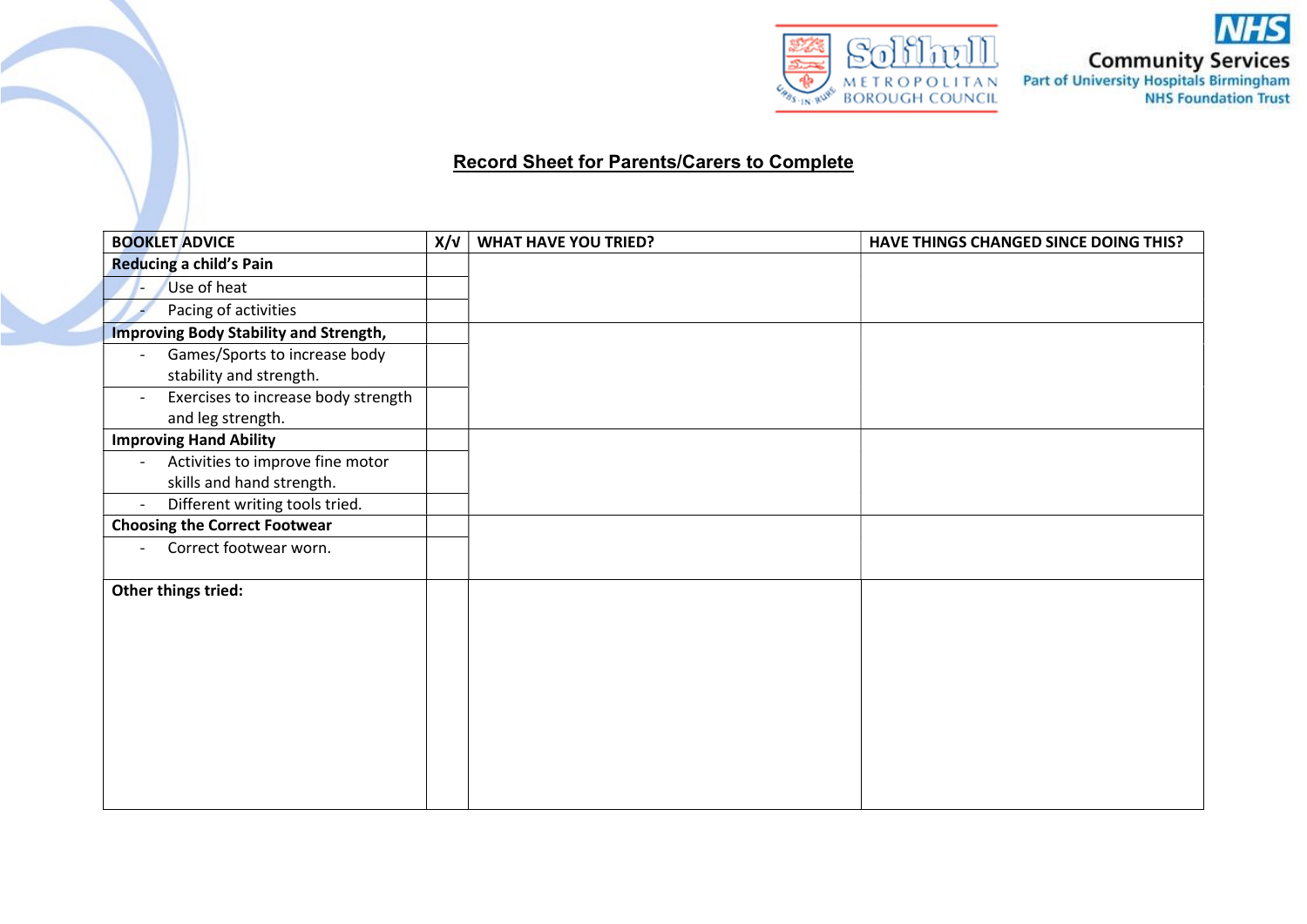

**NHS Community Services**<br>Part of University Hospitals Birmingham<br>NHS Foundation Trust

## Record Sheet For School to Complete

| <b>BOOKLET ADVICE</b>                         | X/V | <b>WHAT HAVE YOU TRIED?</b> | <b>HAVE THINGS CHANGED SINCE DOING THIS?</b> |
|-----------------------------------------------|-----|-----------------------------|----------------------------------------------|
| <b>Improving Body Stability and Strength,</b> |     |                             |                                              |
| Participation in BEAM or                      |     |                             |                                              |
| <b>SMARTMOVES</b>                             |     |                             |                                              |
| <b>Correct seating options</b>                |     |                             |                                              |
| The correct chair is used in class            |     |                             |                                              |
|                                               |     |                             |                                              |
| The chair and table are at the                |     |                             |                                              |
| correct height                                |     |                             |                                              |
| Support in the learning environment           |     |                             |                                              |
| The environment is safe and there             |     |                             |                                              |
| space to access                               |     |                             |                                              |
| Consideration made to distances               |     |                             |                                              |
| between classes with carrying of              |     |                             |                                              |
| equipment minimised                           |     |                             |                                              |
| Considered storage and                        |     |                             |                                              |
| accessibility of child's equipment            |     |                             |                                              |
| such as wheelchair or writing slope           |     |                             |                                              |
| Rest breaks considered with ability           |     |                             |                                              |
| for pupil to communicate needs to             |     |                             |                                              |
| teacher. Page 14                              |     |                             |                                              |
| Pupil support considered i.e. use of          |     |                             |                                              |
| a buddy or adult                              |     |                             |                                              |
| Considered writing equipment to               |     |                             |                                              |
| include considered use of IT and              |     |                             |                                              |
| keyboard skills                               |     |                             |                                              |